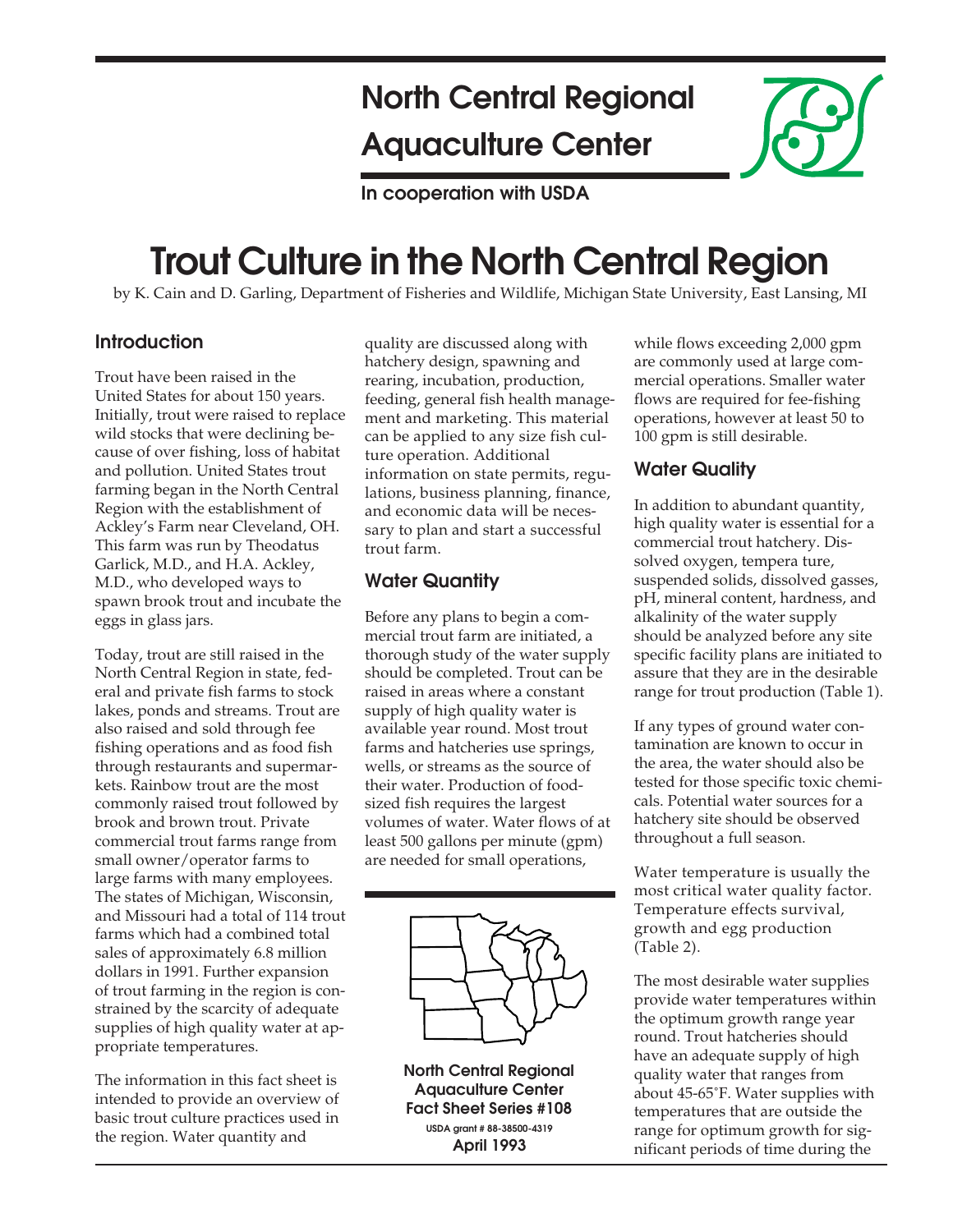| Table 1. Water quality parameters for trout hatch-<br>ery water supplies (Piper et al. 1982).<br><b>Variable</b><br>Trout |                          |  |  |
|---------------------------------------------------------------------------------------------------------------------------|--------------------------|--|--|
| Dissolved oxygen                                                                                                          | 5 ppm to saturation      |  |  |
| temperature                                                                                                               | $45 - 65$ °F             |  |  |
| pH                                                                                                                        | $6.5 - 8.0$              |  |  |
| Total alkalinity ( $CaCO3$ )                                                                                              | 10-400 ppm               |  |  |
| Calcium                                                                                                                   | 4-160 ppm                |  |  |
| Magnesium                                                                                                                 | Needed for buffer system |  |  |
| Manganese                                                                                                                 | 0-0.01 ppm               |  |  |
| Iron (total)                                                                                                              | $0-0.15$ ppm             |  |  |
| Phosphorus                                                                                                                | $0.01 - 3.0$ ppm         |  |  |
| Nitrate                                                                                                                   | $0.3.0$ ppm              |  |  |
| Zinc                                                                                                                      | $0 - 0.05$ ppm           |  |  |

year should be avoided since growth will be slowed by both higher and lower temperatures. Although trout can withstand a wide range of temperatures, the extreme upper temperature limit can only be tolerated for very short periods of time.

The best source of water for hatcheries is generally groundwater from springs or wells because they tend to have minimal seasonal temperature fluctuation. Springs and artesian wells are more economical than wells that have to be pumped. However, groundwater sources may be low in dissolved oxygen, high in hydrogen sulfide, and may require supplemental aeration. Rivers and streams can be used as a water source; but, temperature fluctuations, flow fluctuations, silt, diseases, and unwanted fish make them less desirable. Trout are not usually reared in water recirculation systems because of their low tolerance to marginal water quality.

Since trout require high levels of oxygen, the oxygen content of the water supply must be high. Oxygen levels should never fall below 5 parts per million (ppm) in the hatchery effluent. In general, dissolved oxygen concentrations of incoming water should be above 90% saturation. Proper

aeration of the incoming water and control of numbers of fish raised in the rearing system can be used to overcome low oxygen problems. However, hatcheries that depend on supplemental aeration can loose many fish to oxygen depletion if a failure in the aeration system occurs.

Supersaturated nitrogen levels in the hatchery water supply may cause potential fish health problems. If nitrogen and oxygen remain at supersaturated levels, gas bubble disease may occur. This disease is similar in effect to a diver with the bends. Small nitrogen bubbles can form in the blood and block free blood flow. In sever cases, significant numbers of trout may die. Aeration using a packed column can reduce nitrogen levels to below saturation. Packed columns usually consist of a tube "packed" with screen or other loose material to break up and aerate the incoming water.

General guidelines for the concentrations of dissolved gasses in hatchery water supplies are found in Table 3.

#### **Hatchery Design**

Hatchery rearing facilities may include areas of egg incubation, fry rearing, grow out tanks, raceways, broodstock ponds and a waste treatment pond. There also should be areas for feed storage, chemical storage for disease treatment, and an office area. Hatchery managers need to keep accurate production, sales and other business records.

Take advantage of gravity and choose a location for your hatchery that is downstream from the water source, otherwise the water will have to be pumped. Also choose a site with impervious soil to hold water with little seepage and an area with a gently sloped gradient to provide drainage and to allow raceways to be arranged in series for partial water reuse.

Production raceways for trout grow our are typically linear earthen or cement structures built with a width to length ratio or 1:10, generally between 6'x10' to 10'x100'. Raceways are also typically 3 to 4 feet deep. Linear raceways are easy to clean and fish are easily harvested. These design features also help maintain water quality by minimizing waste build up and warming of the water. In areas where the water supply is hard and has a neutral to basic pH (greater than 7), three raceways can be built in series to re-use the water. A fall of 18 inches between each raceway will help re-aerate the water; but, ammonia levels will

| Table 2. Effects of water temperature on spawning, survival and growth of trout (Piper et al. 1982) |                                                                     |           |                        |                          |                           |  |  |
|-----------------------------------------------------------------------------------------------------|---------------------------------------------------------------------|-----------|------------------------|--------------------------|---------------------------|--|--|
| <b>Species</b>                                                                                      | <b>Survival</b><br><b>Spawning</b><br>$\hat{F}$<br><b>Frequency</b> |           | Optimum<br>Growth (°F) | Optimum<br>Spawning (°F) | Eggs per<br>pound of fish |  |  |
| Rainbow trout                                                                                       | Annual                                                              | 33-78     | $50 - 60$              | $50 - 55$                | 1,000                     |  |  |
| Brook trout                                                                                         | Annual                                                              | $33 - 72$ | $45 - 55$              | $45 - 55$                | 1,200                     |  |  |
| Brown trout                                                                                         | Annual                                                              | 33-78     | $48 - 60$              | 48-55                    | 1,000                     |  |  |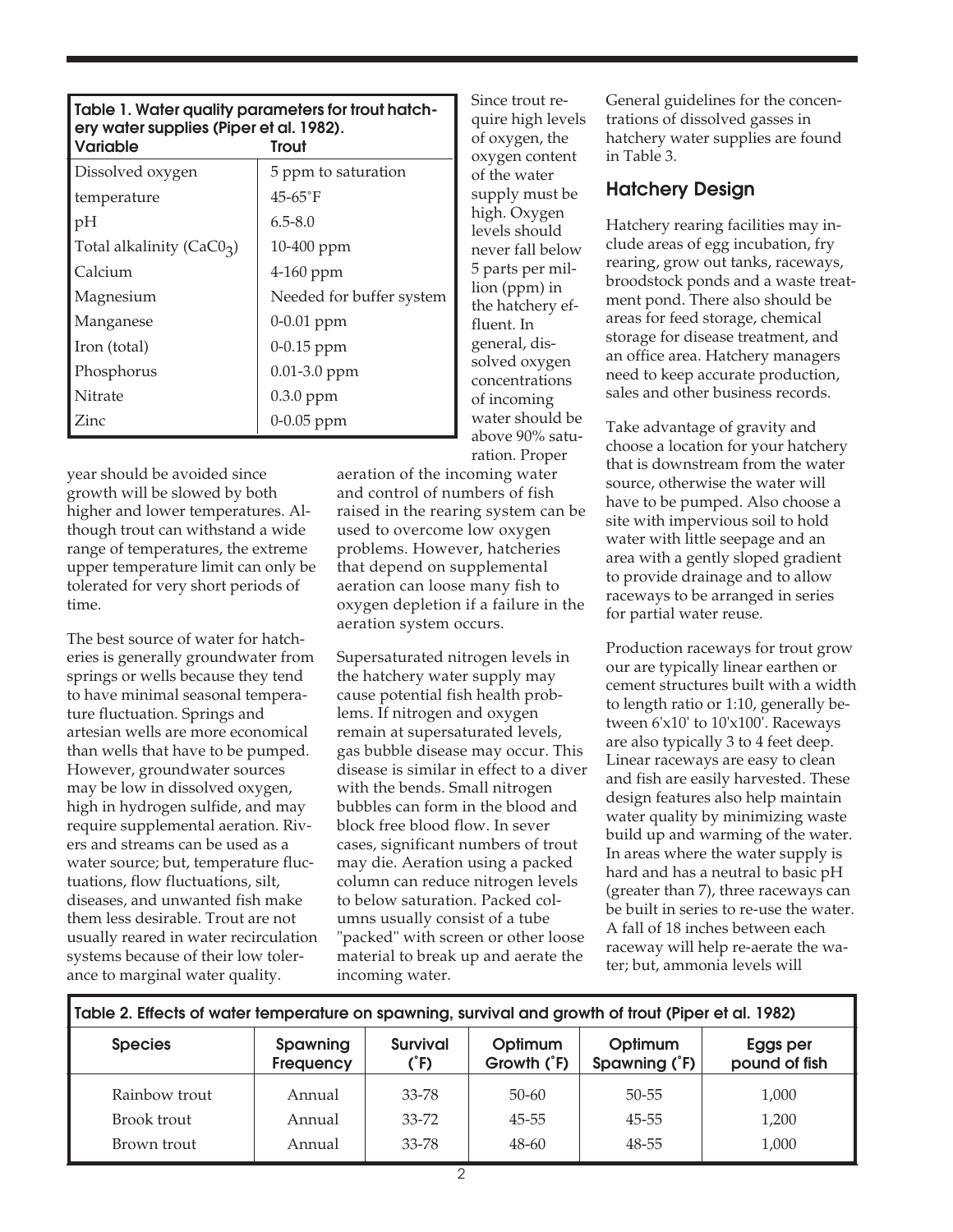| Table 3. General guidelines for the concentra-<br>tions of dissolved gasses in hatchery water<br>supplies (Source: (Piper et al. 1982) |                           |  |  |  |
|----------------------------------------------------------------------------------------------------------------------------------------|---------------------------|--|--|--|
| Oxygen                                                                                                                                 | 5 or more ppm             |  |  |  |
| Nitrogen                                                                                                                               | less than 100% saturation |  |  |  |
| Carbon dioxide                                                                                                                         | 10 ppm or less            |  |  |  |
| Hydrogen sulfide                                                                                                                       | 0.1 ppb or less           |  |  |  |
| Hydrogen cyanide                                                                                                                       | 10 ppb or less            |  |  |  |

continue to increase, making a fourth raceway impractical. Two basic rules of thumb apply when planning the actual size of a 3 pass raceway system: approximately 100 lbs. of fish can be raised per gallon per minute of water flow and about 2-4 pounds of fish can be reared per cubic foot of water.

Recently, there has been growing concern over the impact of waters discharged from fish hatcheries on the receiving waters. These discharges are called effluents. Discharge permits are required in most areas to insure that hatchery effluents meet all State and Federal regulations.

The types of wastes that may be discharged from fish hatcheries include bacteria and parasites, drugs and chemicals used in disease treatment, and metabolic wastes such a phosphorus, ammonia, feces, and uneaten feed. Phosphorus from fecal waste and uneaten feed is of the highest concern due to it's role in nuisance aquatic plant growth and accelerated lake aging. Settling basins have been used to collect suspended solids before the water is discharged into a lake or stream. A settling basin is usually a pond or the last section of a raceway.

At larger hatcheries, the fecal material and uneaten feed are pumped into a hauling truck. The sludge is transported to nearby farmer's fields or other areas for disposal. In the future, regulations may further limit the levels of phosphorus

which can be discharged from hatcheries. Development of formulated feeds that contain lower levels of phosphorus may also help meet stricter phos-

phorus effluent limits.

## **Spawning and Rearing**

Many trout hatchery operators have their own broodstock (adult fish for spawning). However, due to the high cost of maintaining broodstock and the skill and amount of labor involved in spawning, many private and state hatcheries purchase eyed eggs or fingerlings from other sources. Eggs are often purchased from suppliers outside the North Central Region. For example, 92 percent of all purchased rainbow trout eggs came from outside the region, predominantly from western states. These eggs should be "certified disease free" to avoid the potential of introducing new viral and bacterial diseases. Some states require that all imported eggs are obtained from hatcheries certified as disease free.

Most native North America trout populations spawn in the spring or fall. Through many years of selective breeding, hatchery strains have been developed that can spawn throughout the year. A continuous egg supply promotes year-round production of fish at appropriate marketable sizes.

Most trout over 10 inches can be used for spawning. Artificial spawning involves manually stripping and combining eggs from the female with milt from the male.

Rainbow trout will generally produce about 1,000 eggs for every pound of fish. Handling of the fish should be kept at a minimum during the spawning process. Anesthetics such as MS-222 or carbon dioxide should be used to reduce stress to the fish and simplify the spawning procedures. The easiest hand spawning method uses two people. One person gently grasps the trout near the head with one hand and just above the tail with the other hand. Point the vent (the opening on the underside of the fish) downward toward a pan. The second person massages the belly beginning just above the vent working back toward it. If the female is "ripe" then eggs will flow very easily from the vent. The eggs should initially be collected in a dry pan and kept dry to improve fertilization.

A better method of egg removal is air spawning. A hypodermic needle is connected by a hose to a low pressure (about 2psi) air compressor or air cylinder. The needle is inserted about 1/2 inch into the females body cavity just in front of the pelvic fins. The gentle air pressure will expel the ripe eggs with minimal handling and stress to the fish. After air spawning, the air must be removed from the female by gently massaging the sides of her body.

After the eggs have been collected. milt can be added. The procedure for removal of milt is similar to stripping eggs. Be careful that water

Eggs are fertilized artificially by experienced spawn takers.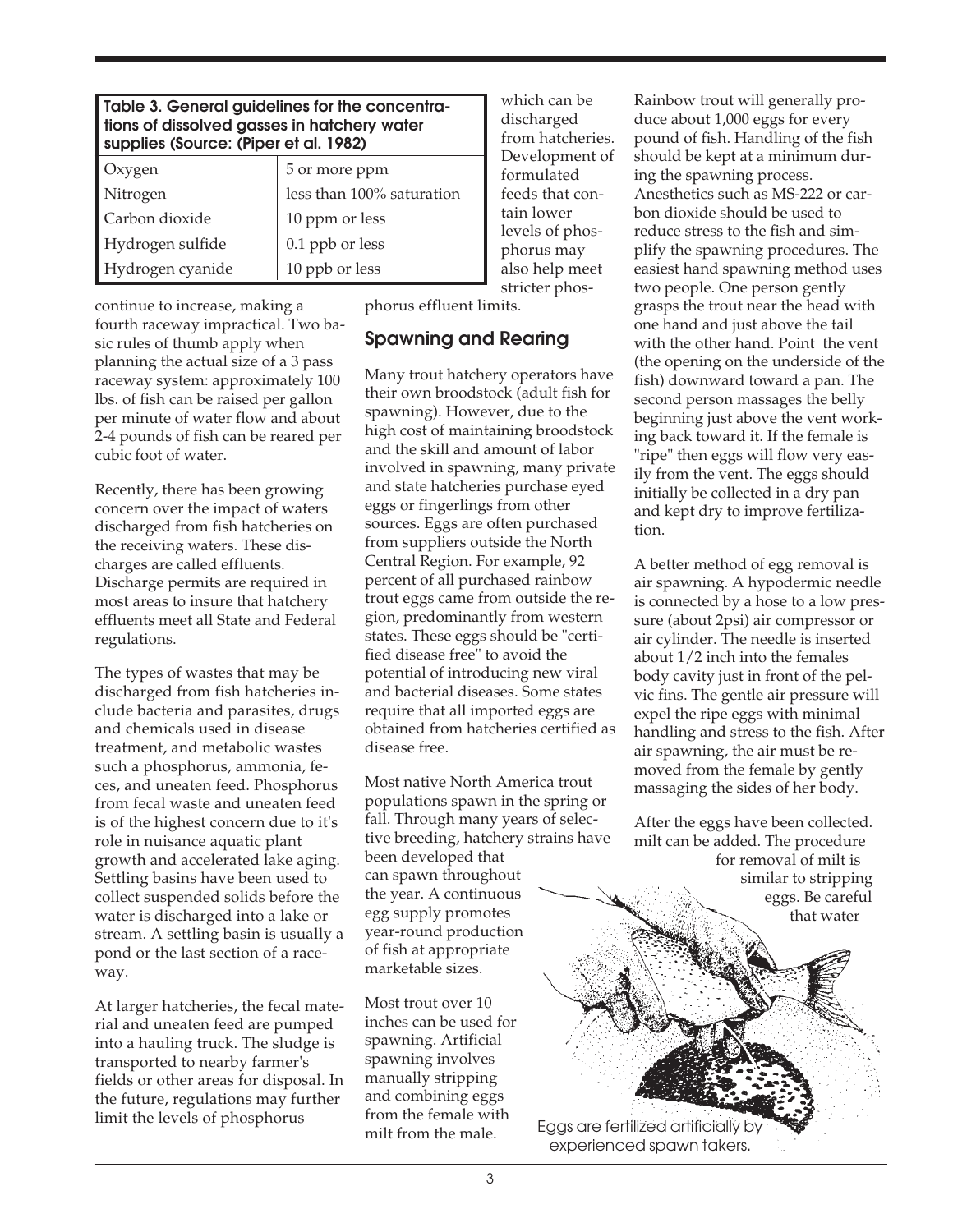and urine does not mix with eggs or milt because they interfere with fertilization. Collect the milt into a plastic wash bottle or directly over the eggs. Sperm from at least two males should be used to fertilize the eggs from each female to insure good hatching success.

After thorough mixing of the eggs and milt, water should be added to activate the sperm. Water activation increases the number of eggs fertilized. Eggs must be water-hardened before handling and transport. Water-hardening occurs when water is absorbed by the eggs and fills the perivitelline space between the shell and yoke. Water hardened eggs can be transported from 1 to 48 hours after fertilization, but after 48 hours eggs should not be moved until the eyed stage (eyes can be seen through the egg.)

During the spawning and incubation process, eggs should not be exposed to direct sunlight or intense artificial light. Intense light will kill developing trout embryos.

## **Incubation**

Once fertilization, water-hardening and transport to incubation systems are completed, eggs are incubated undisturbed until the eyed stage



(about 14 days at water temperatures of 50 degrees F). Handling eggs before the eyed stage will damage and kill the sensitive developing trout embryos.

Trout eggs can be incubated by various methods. Eggs can be placed in wire baskets or rectangular trays placed in existing hatchery troughs. Water is passed through the trays or baskets. Newly hatched fry drop through the mesh to the



bottom of the trough. This method is used to save space and reduce costs; but fewer eggs will generally survive. Other methods typically use jars or vertical trays to incubate trout eggs.

Specially designed hatching jars are placed in rows in hatchery troughs. Water is passed through the jars. The jars are designed to introduce water at the bottom and flow out the top. A layer of gravel may be placed in the bottom of the jar to provide a gentle upward flow through the eggs. This method allows eggs to remain undisturbed and stationary during incubation.

Hatching "jars" can also be made from two 5 gallon plastic pails. One pail is modified by removing the bottom while leaving a 1/4 to 1/2 inch rim. Two pieces of fiberglass window screen are cut to cover the opening. A piece of screen is silicone cemented to the inner and outer surface of the lip. The second bucket is modified by drilling a hole on the side of the

Newly hatched sac fry rely on their yolk sac for nourishment



bucket near the bottom edge. A male hose adapter is silicone cemented in the hole and piece of hose attached. The screen bottomed pail is placed into the other pail and water is gently added through the hose. Water flows up through the eggs and out over the top of the inner bucket. Up to 50,000 eggs can be incubated in this inexpensive incubator system.

Vertical trade drip incubators are widely used for trout and salmon eggs. Eggs will hatch in the trays and the fry can remain there until ready to feed. The trays are designed to allow water to flow up through the eggs. Up to 16 vertical trays may be stacked in special racks, using a single water source, which allows large numbers of eggs to be hatched in a minimal amount of space and water.

Another important aspect of egg incubation is the control of fungal growth. Fungus treatment of eggs is most often done in formalin (a 37% solution of formaldehyde) at a concentration of approximately 1 part formalin to 600 parts water for about 15 minutes, every 1 to 3 days. When the eggs reach the eyed stage they can be shocked by addling. Addling is a procedure used to identify weak and undeveloped eggs. The eggs are siphoned from the incubators and allowed to drop about 18 inches into a bucket of water. Weak or undeveloped eggs will rupture, turn white and can easily be removed.

## **Production**

When fish begin to swim-up to the surface, thin yolk sac has been ab-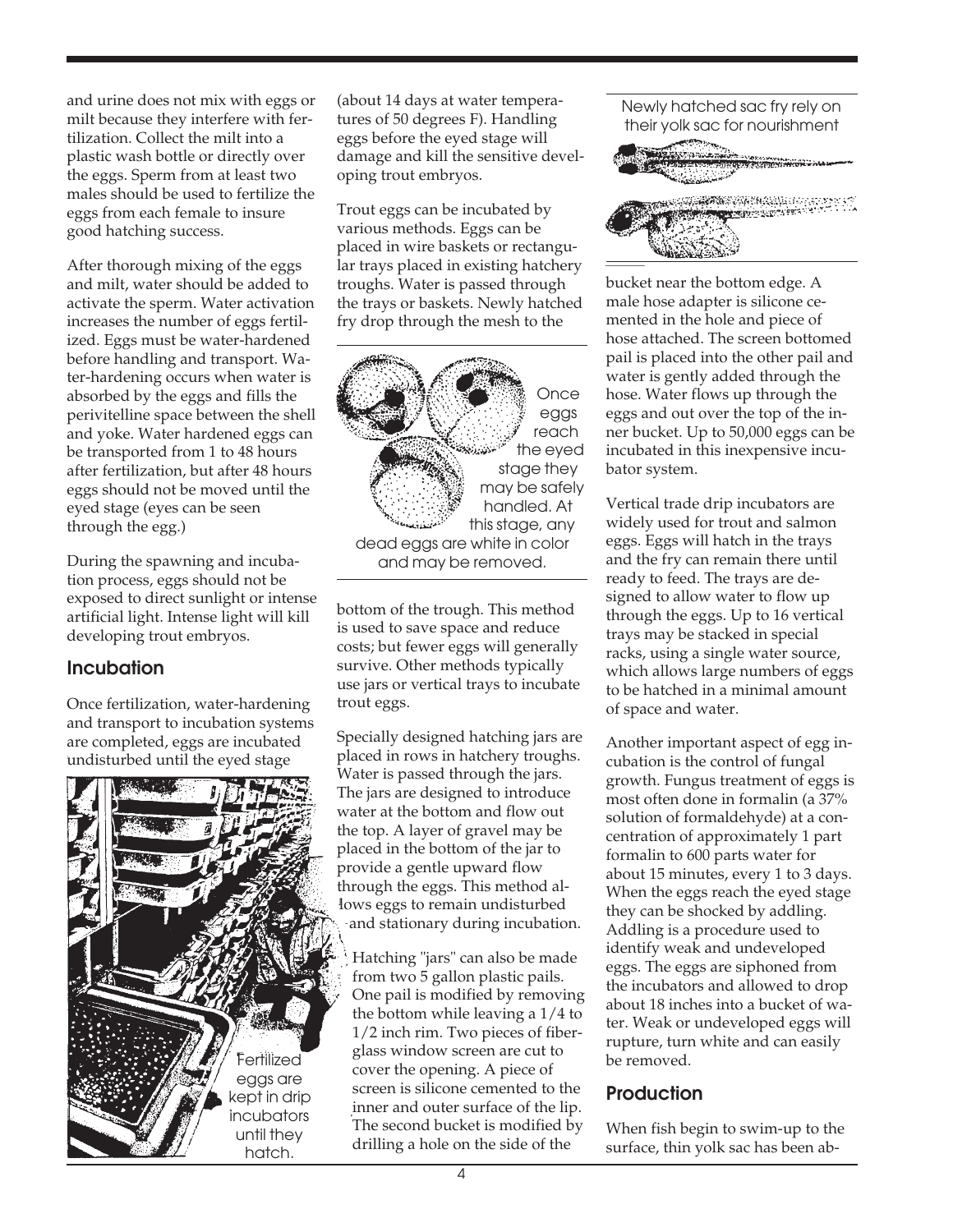

When the yolk sac is almost entirely absorbed, the trout become swim-up fry and must be fed artificial feeds.

sorbed. They should immediately be transferred to tanks and fed appropriate sized feeds. Most facilities have shallow tanks for swim-up fry, intermediate depth tanks for fingerlings, and larger outdoor raceways for final grow-out. Outdoor raceways are normally constructed of concrete to facilitate cleaning and fish handling.

In order to manage a hatchery efficiently, proper feeding practices, growth projections, and keeping and up to date inventory are essential. Detailed descriptions of the following methods can be found in Piper et al. (1982). Every trout farmer should have a copy of this book.

An easily measured index of growth is the length-weight relationship, often referred to as condition factor (C). C is the ratio of fish weight to the length cubed. Since C may vary between species, strains, diet and feeding levels, water quality and hatchery management, it should be calculated for each hatchery. C is calculated by weighing a sample of 50-100 fish together. The fish are anesthetized to take individual lengths. Measurements are taken in standard English units (inches and pounds). After the average weight and the average length are measured, values are used in the formula  $C= W/L<sup>3</sup>$ . A high condition factor would indicate a well fed fish, while a low condition factor may indicate a poorly fed fish of the same length. Once C is established

for the hatcher, a standard length-weight table can be used to estimate the average weight of the fish.

In order for fish to survive and grow, water flow must be sufficient to keep oxygen levels high and to dilute and remove ammonia and other metabolic products. The carrying capacity of a hatchery is the maximum weight of fish which can be raised at any

given time. Carrying capacity varies based on a number of factors including: water flow, volume, exchange rate, temperature, oxygen content, pH, size and species of fish being reared, and accumulation of metabolic products. Carrying capacity is based on loading (the weight of fish per unit of water flow) and density (the weight of fish per area of raceway).

The Flow Index can be used to estimate the maximum loading (maximum weight of fish at a given size and water flow rate that can be raised at a specific hatchery). The formula for Flow Index is F=W/ (LxI), where F=Flow Index; W=Known permissible weight of fish; L=Length of fish in inches; I=Water inflow in gallons per minute. Standard Flow Index Tables have been calculated at various temperatures and elevations based on an optimum Flow Index of 1.5 at 50˚F and 5,000 feet. F can be used to estimate how many pounds of fish/ gallon/minute water inflow can be reared at these flow levels providing the water supply is at or near 100% oxygen saturation. The formula can be rearranged to find the permissible weight at a given flow index: W=FxLxI.

The maximum weight of fish per area of raceway can be determined by using the Density Index (DI). The DI takes into account the spacial relationship of fish to one another. Crowding increases the risk of dis-

ease transmission and oxygen depletion dramatically. DI can be calculated by the formula:  $W = D x$  $V \times L$ , where:  $W =$  Permissible weight of fish; D = Density index  $(0.5$  suggested trout);  $V =$  Volume of raceway in cubic feet; and  $L = Fish$ length in inches.

C,F and DI are important because even though there may be enough flow to support a given number of behavioral or physical problems. These calculations can be very helpful and informative for anyone involved in fish culture. Overloading of fish, high water temperatures, or decreased oxygen and higher ammonia levels resulting in reduced growth and disease outbreaks.

#### **Feeding**

Proper feeding practices are very important. Inadequate feeding practices result in higher expenses, reduced production, degradation of water quality, and possible disease problems. There are many trout feeds on the market today and most supply the needed vitamins, minerals, and amino acids required for growth. Feeding rates should be followed carefully. Standard feeding tables (see Piper et al. 1982) can be used to estimate the amount of *dry* pelleted feed needed for rainbow trout. These tables are a good basic guide to follow; but, hatchery managers must observe the feeding habits of their fish. At certain times of the year, feeding levels can be increased while at other times they may need to be decreased. For example, in the spring as water temperatures are increasing the fish often become much more active and feeding rates should be increased to higher levels. In winter, when water may be cooler, feeding rates should be decreased. The percent of feed fed per body weight decreases as trout grow larger.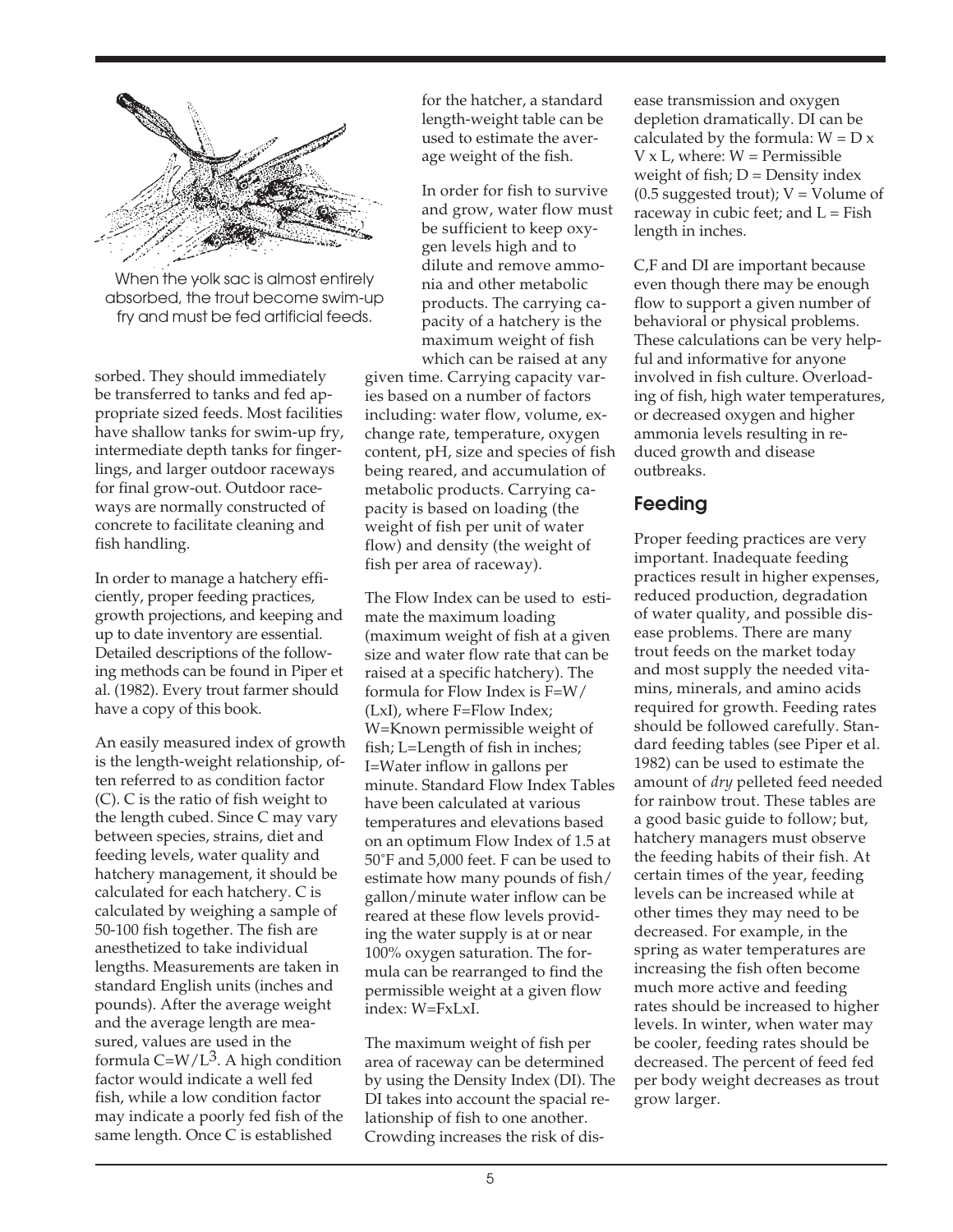Another aspect of feeding that should be monitored regularly is feed conversion. Feed conversion is the amount of dry feed fed divided by the amount of weight gain: FC=dry weight of feed fed/weight gain. If fish are feeding poorly, cut back on the feeding rate. Generally feed conversions of between 1.0 and 2.0 are acceptable. This should be monitored regularly, once every month or two weeks. If the FC fluctuates significantly then feeding practices should be adjusted accordingly. A change in FC can also indicate disease or stress problems before physical signs appear.

#### **Fish Health Management**

Disease outbreaks can be devastating to any fish farm. Knowing how to deal with disease outbreaks can mean the difference in a successful business or going broke. Good management practices involve providing a healthy environment for fish while minimizing stress and meeting proper nutritional requirements. Selecting an appropriate site and using the production techniques described above will help minimize stress. Many disease problems can be prevented as long as levels of stress are kept at a minimum.

If disease problems do occur, it is important to administer treatments immediately. By becoming aware of the signs of many diseases, a manager can diagnose a problem quickly and administer treatment before it gets out of hand. If fish are acting abnormally and the cause is unknown, an affected fish should be sent to a fish pathology laboratory as soon as possible.

Viruses, bacteria, fungi, protozoans, and many invertebrate animals can cause diseases in fish. These disease-agents may be present in a water supply and not cause serious problems as long as the trout are not stressed by poor water quality or overcrowding.

Another factor that may cause disease problems is poor quality or old feed. Trout can be stressed by using feeds that do not contain adequate amounts of proteins, amino acids, fats, carbohydrates, vitamins, and minerals. Fish fed an inadequate diet may be more susceptible to disease agents. Remember that stress, above all else, can lower resistance and increase susceptibility to disease outbreaks.

All equipment used should be disinfected after use to avoid transferring bacteria between tanks. Nets should be dipped in a disinfectant solution that is approved for food dish after use. Also, workers and visitors should be made well aware of the possibilities of transferring disease.

The types of trout diseases and their treatments are beyond the scope of this bulletin. Individuals involved in trout farming should become knowledgable in fish disease identification and treatment through short courses offered by the United States Fish and Wildlife Service and many universities or through appropriate trout disease textbooks. Before administering any recommended drug treatment be sure that the drug is currently approved by FDA and EPA for trout use. Follow all label recommendations. Check with your aquaculture extension specialist, state diagnostic clinic, or state veterinarian before using any fish disease treatment.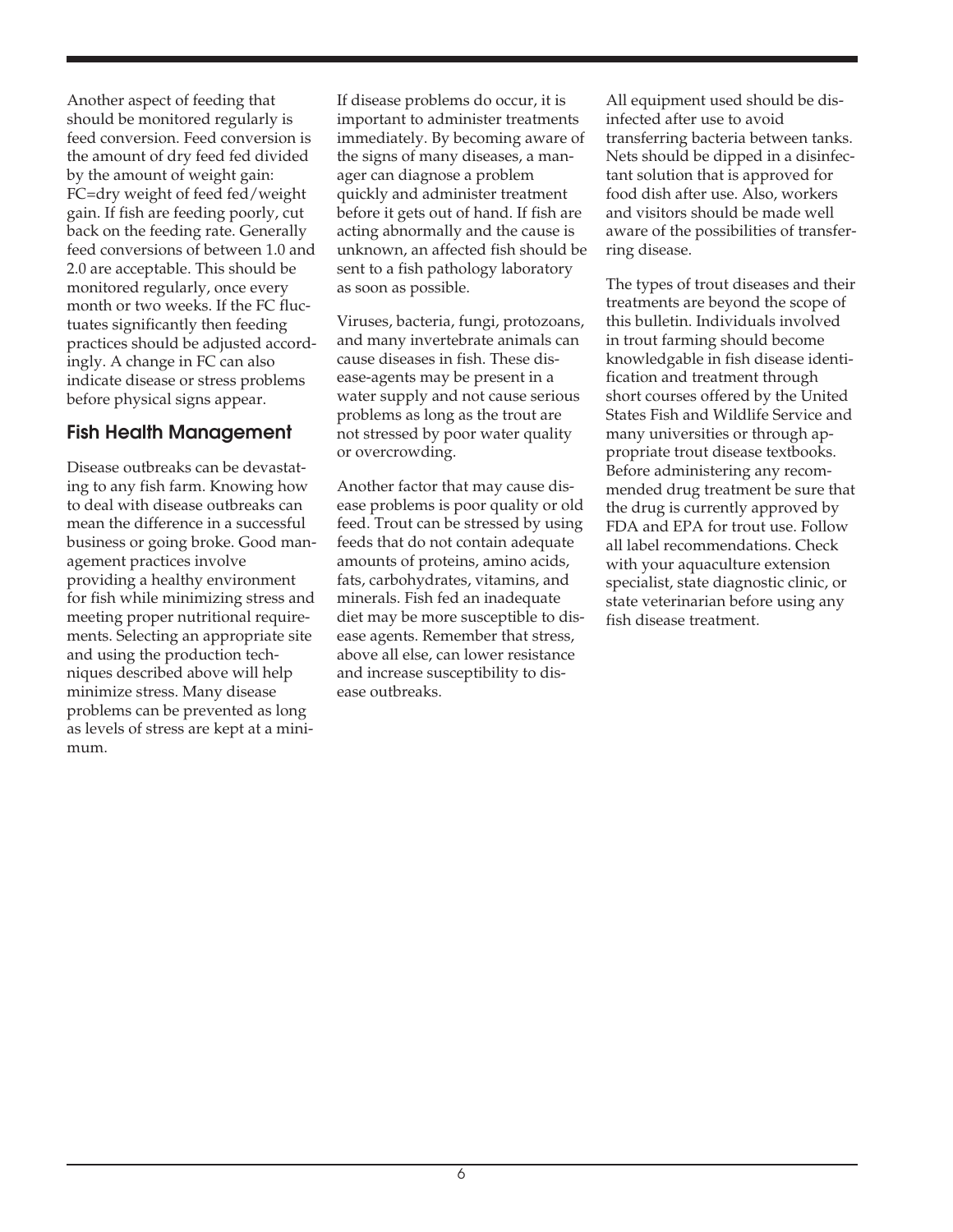## **Marketing**

As with any business venture, a trout farm cannot be profitable unless there is a market for the product. Whether fish are raised for human consumption, fee-fishing or for stocking purposes, some basic questions need to be answered:

| <b>Yes</b> | No. |                                                                                        |
|------------|-----|----------------------------------------------------------------------------------------|
|            |     | Is there a market for eyed eggs?                                                       |
|            |     | Is there a market for fry or fingerlings?                                              |
|            |     | Is there a demand locally for live trout for stocking purposes?                        |
|            |     | Is it possible to contract with fish and game agencies for production of fish or eggs? |
|            |     | Are there competing fee-fishing operations in the area?                                |
|            |     | Would local supermarkets, restaurants, or hotels be willing to buy this product?       |

Make sure that these types of markets exist for trout in your area before attempting to build a trout farm. Also make sure that you can provide a product to meet the specific needs of your market, in part, by answering the following questions:

| <b>Yes</b> | No |                                                                                              |
|------------|----|----------------------------------------------------------------------------------------------|
|            |    | Is there an established market for your fish?                                                |
|            |    | Can you produce your fish at a price that is competitive with other available fish products? |
|            |    | Is there a market for your fish when you plan to sell them?                                  |
|            |    | Can you produce marketable sized fish year-round if so required by the market?               |
|            |    | Can you produce enough fish to meet market needs?                                            |
|            |    | Can you process the fish to meet local market requirements?                                  |
|            |    |                                                                                              |

To have a good probability of success, most of your answers should be in the "yes" column. Always remember, careful planning is the key to success. **GOOD LUCK!**